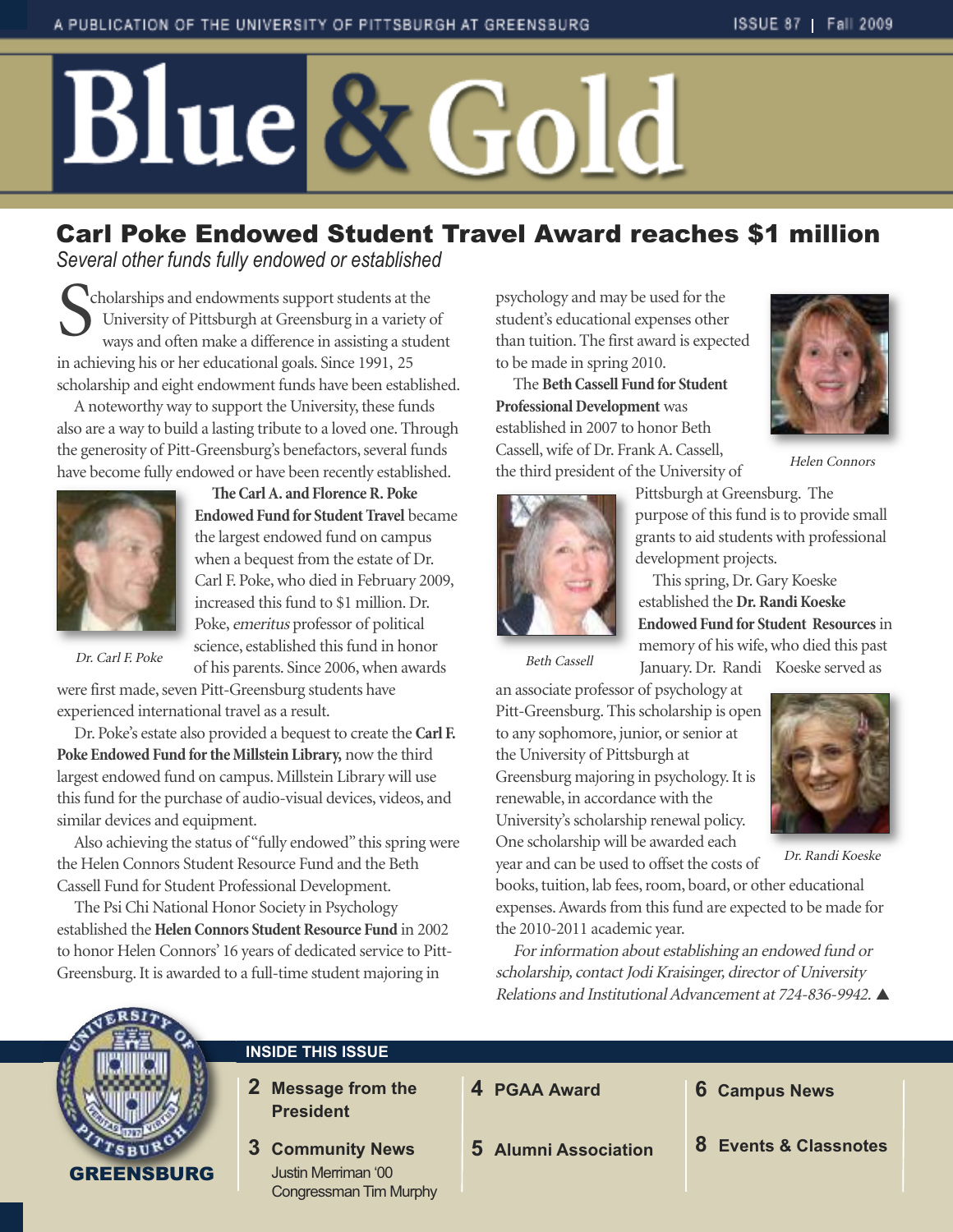Message<br>from the President

A variety of emotions marks the start of<br>each new academic year: excitement,<br>anticipation—even a bit of<br>apprehension. There is a subtle buzz on campus variety of emotions marks the start of each newacademic year: excitement, anticipation—even a bit of as faculty and staff prepare for students to return, and the hazy days of summer here in western Pennsylvania fade into the crisp days of autumn.

One of the traditions we observe at the start of each academic year is the First-Year Student Convocation. This candlelight celebration welcomes our newest students to the University of Pittsburgh at Greensburg and provides the



opportunity for us to encourage them in their new journey to acquire the knowledge and skills they will need to pursue their aspirations.

Exciting opportunities and challenges lie ahead for the University of Pittsburgh at Greensburg. During the 2009-2010 academic year, we expect to announce newacademic majors and programs.Big changes are occurring in theworld beyond the campus. The programs and services we provide to our students and the new options we will be presenting are designed to enable our students to embrace those changes and turn them into opportunities for success. This is the time for our talented and enthusiastic students to discover themselves and their world. It is our privilege to guide them on that journey.

Popular events like Speed Interviewing and Mock Interviews for Graduate School and Medical School are planned for October and November. We invite alumni with corresponding experience to volunteer as "interviewers" at these events.

You are a valuable resource to Pitt-Greensburg, and we appreciate when you "give back" to the University through your time, your talent, and your financial support. The support of our alumni and friends is part of what makes Pitt-Greensburg the special place that it is—and will continue to be in the future.

We are pleased to announce that several of our scholarships and endowed funds have become fully endowed and new funds have been established. We are also pleased to share with you some of the accomplishments of our talented faculty and staff.

Congratulations to students Ashley Smith and Diedre Stuffer on their recent accomplishments, as well. Ashley, a junior psychology major, received the 2009 PGAA Community Service Award for her work in local schools. Diedre, a senior English literature major, will have an essay published in a journal of critical writing. These are just two examples of the great things Pitt-Greensburg students are doing. As the year goes on, we hope to share more of these stories with you.

Please plan to join us at our many events that are scheduled for the fall term. We look forward to seeing you at these events.  $\blacktriangle$ 

Sharon P. Smith

Sharon P. Smith, PhD President

## University of Pittsburgh at Greensburg

Blue  $\&$  Gold is published by the Office of University Relations and Institutional Advancement.

> 150 Finoli Drive, Lynch Hall 203 Greensburg, PA 15601 724-836-7497

upgmedia@pitt.edu www.upg.pitt.edu

#### Advisory Board

Fall 2009

LauraWagnerAftosmis GaryA.Amelio David G. Assard Barbara J.Christner,Esq. WayneW.Doyle Hon. John J. Driscoll DavidM.Hanna William F. Hoffman III Henry Phipps Hoffstot III JenniferA.Miele PaulG.Nickoloff

AnthonyM.Perricelli Hon.DebraA.Pezze Steve Ryan, Jr. Clarence B. Smail JackD.Smith,MD Donald J. Spence LouisT.Steiner Michael J. Stewart, Esq. A.DavidTilstone (Chair) Charles G. Urtin

#### Emeritus

Robert H. Davis Jack H. Millstein, Jr. JosephV.Morford,Jr. WilliamA.Roach John A. Robertshaw, Jr. LouisA.Steiner

#### Ex-Officio

Paul Adams, PhD Sean Cercone BrandiDarr

BeverlyGaddy,PhD MaryLynnYothers, DC

#### President's Cabinet

Sharon P. Smith, PhD President

Joyce E. Bucchi Director, Human Resources

RickA.Fogle Dean of Student Services

SusanM.Isola Director, Media Relations

J.Wesley Jamison,PhD Vice President for Academic Affairs

JodiB.Kraisinger Director, University Relations and InstitutionalAdvancement

WilliamE.Martin Director, Computing Services and Telecommunications

Dean E. Nelson, PhD Assistant Vice President for Academic Affairs

Carl A. Rossman Vice President for Administrative Affairs

Photo credits: University of Pittsburgh at Greensburg

The Blue & Gold is published for alumni and friends of the University of Pittsburgh at Greensburg. Questions and comments should be directed to the Office of University Relations and Institutional Advancement.

The University of Pittsburgh at Greensburg is an affirmative action, equal opportunity institution.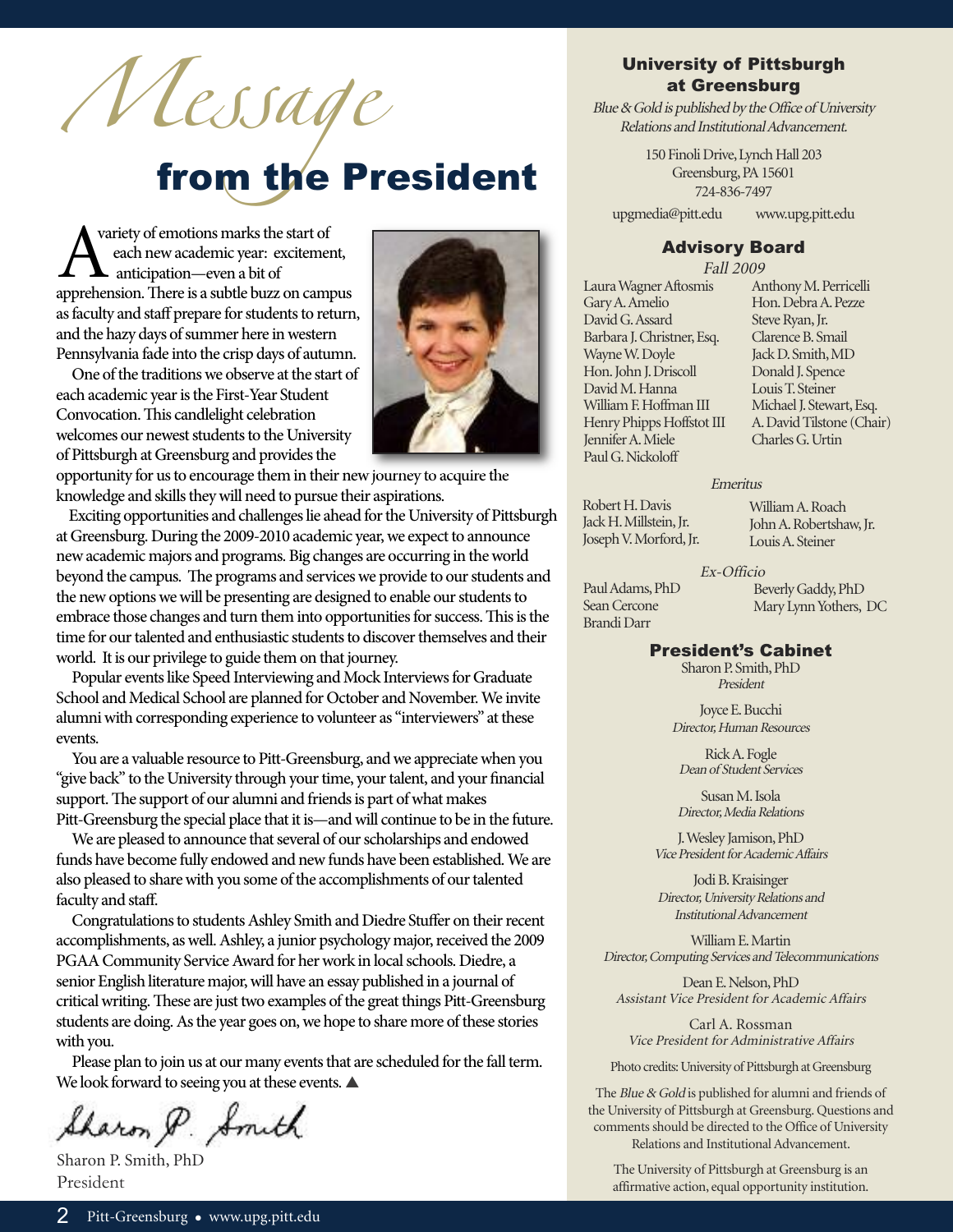# *2009 Alumnus of Distinction:* Justin Merriman is a visual storyteller

Then Justin Merriman '00 was named the 2009 Alumnus of Distinction, it wasjust one of nearly 500 local and national awards he has received for his work since becoming a photojournalist in 1999.

Merriman graduated with a BA in Englishwriting.His goal originallywas to become awriter.

"Had I not gone to Pitt-Greensburg, I wouldn't be a photojournalist," he says. "My degree has been invaluable."

Merriman approaches photography differently than the typical photojournalism major, noting that they understand the mechanics of a camera. "If you ask me the specifics of what I'm doing, I can't explain it. I feel my way through it. That's the writing background, the storyline, the pacing of the story—making people feel the story instead of telling it.

"My professors took an avid interest in me, pushed me to tell stories, and do what I love."

As a junior, he joined the Pitt-Greensburg newspaper staff as the co-photo editor. At a photojournalism seminar in Reston, Virginia

—where he was the only college newspaper representative—he met photo editors from the largest publications in the country. Merriman returned driven to be a photojournalist.

He credits Dr. Mary Beth Spore, then a member of the English faculty at Pitt-Greensburg, with coaching and encouraging him to pursue his dream. She advised Merriman to contact the Tribune Review's chief photographer, Barry Reeger—and then to keep bugging him. Reeger eventually agreed to use Merriman as a stringer, and his first assignment was to shoot a basketball game at the University. Today, Merriman is a staff photographer for the Pittsburgh Tribune Review.

Merriman chuckles when he admits that he didn't even know how to load the film into the camera. He got some frames that were pretty good, and started working for the Tribune Reviewas a stringer.

During the past 10 years, Merriman has covered stories across the United States and the world, including the events of 9/11 and the crash of United Flight 93, the Sago, West Virginia mine disaster,U.S.Presidential



elections, the 2008 Parliamentary elections in Pakistan, and the war in Afghanistan. His work has appeared in publications, including the New York Times, The Washington Post, Time Magazine, USA Today, and Sports Illustrated. He strives to make images that reveal humanity and document the world around him.  $\blacktriangle$ 

# Building Relationships: Congressman Tim Murphy

This is the second in a series of articles highlighting local governmental officials and their connection to the University of Pittsburgh at Greensburg.

ne of only a handful of members of Congress with a background in healthcare, Congressman Tim Murphy is a leading proponent of the use of healthcare information technology to improve patient safety and reduce wasteful costs.

This summer, he participated in a series of standing-room-only town hall meetings throughout his district. Two of these meetings were held at Pitt-Greensburg. More than 300 people attended the August 3 public forum in Ferguson Theater and an estimated 165 people attended the July 11 forum in Campana Chapel and Lecture Hall.

"Democrats and Republicans, old and young, everyone getting involved by listening or asking questions—the healthcare debate has brought people out of their homes," noted Congressman Murphy. "Constituents are paying attention and sounding their voices. This is democracy in action."

In his fourth term in the United States House of Representatives, he represents the 18th District of Pennsylvania. He was first elected to Congress in 2002 and took office in January 2003.

From 1997 to 2003, he served as a Pennsylvania State Senator, chaired the Pennsylvania Committee on Aging and Youth, and wrote the Patient Bill of Rights.

Prior to seeking election, Congressman Murphy had practiced psychology for more than 25 years in private practice and at local hospitals. An alumnus of the University of Pittsburgh where he

earned a PhD in psychology, Congressman Murphy also was a member of the faculty of the University of Pittsburgh School of Medicine (Pediatrics) and the School of Public Health. He draws on this medical training and education to advocate for meaningful reforms in the U.S. healthcare system.

"Duringmydecadesof

working with families, I often would meet with elected officials about the problems families faced with healthcare,

Congressman Murphy (right) presents a copy of the proposed healthcare legislation to Dr. Sharon Smith to be added to the Millstein Library collection.

education, and jobs," explained Congressman Murphy. "Rather than continue to work from the sidelines trying to affect policy, I decided to get into the arena myself to work daily toward those changes."

Congressman Murphy serves on the Energy and Commerce Committee, where he sits on two subcommittees: Health and Commerce and Trade and Consumer Protection. He also co-chairs the 21st Century Healthcare Caucus, Mental Health Caucus, and Men's Health Caucus, and serves as Vice Chair of the Congressional Steel Caucus.

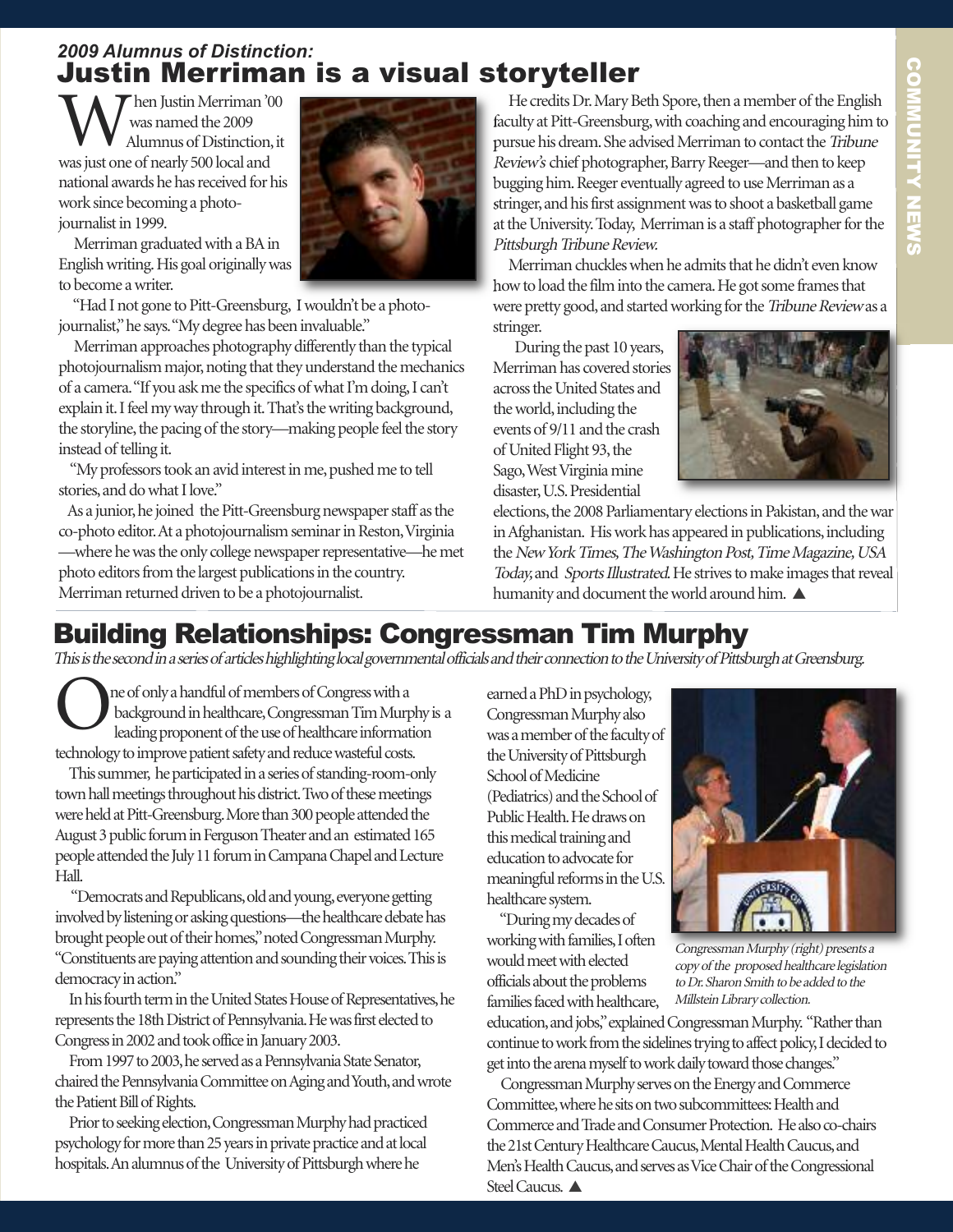# Ashley Smith recognized for community service



Ashley Smith (standing) volunteers with several programs that provide support to at-risk children at local elementary schools.

shley Smith, a junior psychology major from Carnegie, PA, was the recipient of the 2009 Pitt-Greensburg Alumni Association (PGAA) Community Service Award. One of three awards presented by the Pitt-Greensburg Alumni Association during the 2009 Commencement weekend, the Community

Service Award recognizes a Pitt-Greensburg student who best exemplifies the spirit of volunteerism through participation in a student organization in his or her community.

"I have been truly impressed with Ms. Smith," wrote Dr. Vickilyn Barnot in her letter of recommendation for Smith. "Her energy, enthusiasm, and unselfish desire to immediately become involved in volunteer programs at Pitt-Greensburg was a joy to behold."

Throughout her first three years of college, Smith has served as a tutor for a school-based tutoring program entitled "First Base" and as a volunteer mentor in the "Lunch Buddy" program, which matches a Pitt-Greensburg student with at-risk children at a local elementary school. Big Brothers/Big Sisters and Pitt-Greensburg jointly sponsored these programs. Her other volunteer activities include Bowl for Kids Sake, Into the Streets, and Reading is Fun Night.

"I think what motivates me is being able to give back," said Smith, who has been involved in some sort of community service activity since junior high. "Community service opens my eyes to the people who do need the help."

Smith also serves as a reading tutor for Pitt-Greensburg's Read for LIFElong Learning Program. President of the Student Pennsylvania State Education Association (SPSEA), she also served as elementary chairperson during her freshman and sophomore years, was a member of the House of Delegates, and served as the region's vice-president at the state level of SPSEA. She believes her activities on campus, especially her involvement with SPSEA, have helped her to determine that teaching is what she wants to do after graduation.  $\blacktriangle$ 

# **Alumnus of Distinction Nominations being accepted**

Nominations are now being accepted for the PGAA Alumnus of Distinction. To make a nomination, visit http://www.upg.pitt.edu/Alumni and click on the link for the Alumnus of Distinction Nomination Form.

Established in 2001, this award acknowledges excellence among alumni at Pitt-Greensburg. All candidates must have graduated from or completed courses at Pitt-Greensburg.

Candidates will be evaluated on the basis of their:

- outstanding level of professional achievement;
- service to the community;
- service to the University of Pittsburgh;
- special recognition or honors;
- other special efforts or success.

The award winner will be asked to attend as many PGAA events as possible from October through April. He/she must be able to attend commencement activities on May 1, 2010. He/she will be required to attend the breakfast prior to commencement. While not required to speak at the commencement ceremony, the award winner will be recognized during the remarks of the PGAA president.  $\blacktriangle$ 

# **Annual Golf Outing Scheduled**

Enjoy a round of golf with other friends of Pitt-Greensburg while supporting Alumni, Athletics, and the President's Scholarship by attending the Pitt-Greensburg Golf Outing on September 25 at the Greensburg Country Club.

The day begins with a shotgun start at 8:30 a.m. and ends with a delicious grilled lunch, prizes, and awards. Cost for an individual golfer is \$150 and a foursome is \$600.

Prizes include \$10,000 for a hole-in-one, courtesy of Smail Auto Group; Best Buy Gift Card for closest-to-the-pin, courtesy of Tedco Construction; and "A day with the Panthers" for the longest drive, courtesy of University of Pittsburgh Athletics.

Sponsorship opportunities also are available. Visit www.upg.pitt.edu for more information. Our thanks to the companies who have already committed to be sponsors for this year's outing:

- **Front Nine:** Elliott Company;
- **Back Nine:** Fotorecord Print Center and Westmoreland County Community College;
- **Putting Green:** Wal-Mart;
- **Cart Sponsors:** Natale Sporting Goods and South Greensburg Printing;
- **Refreshment Sponsors:** Hampton Inn of Greensburg and Westmoreland Bar Association.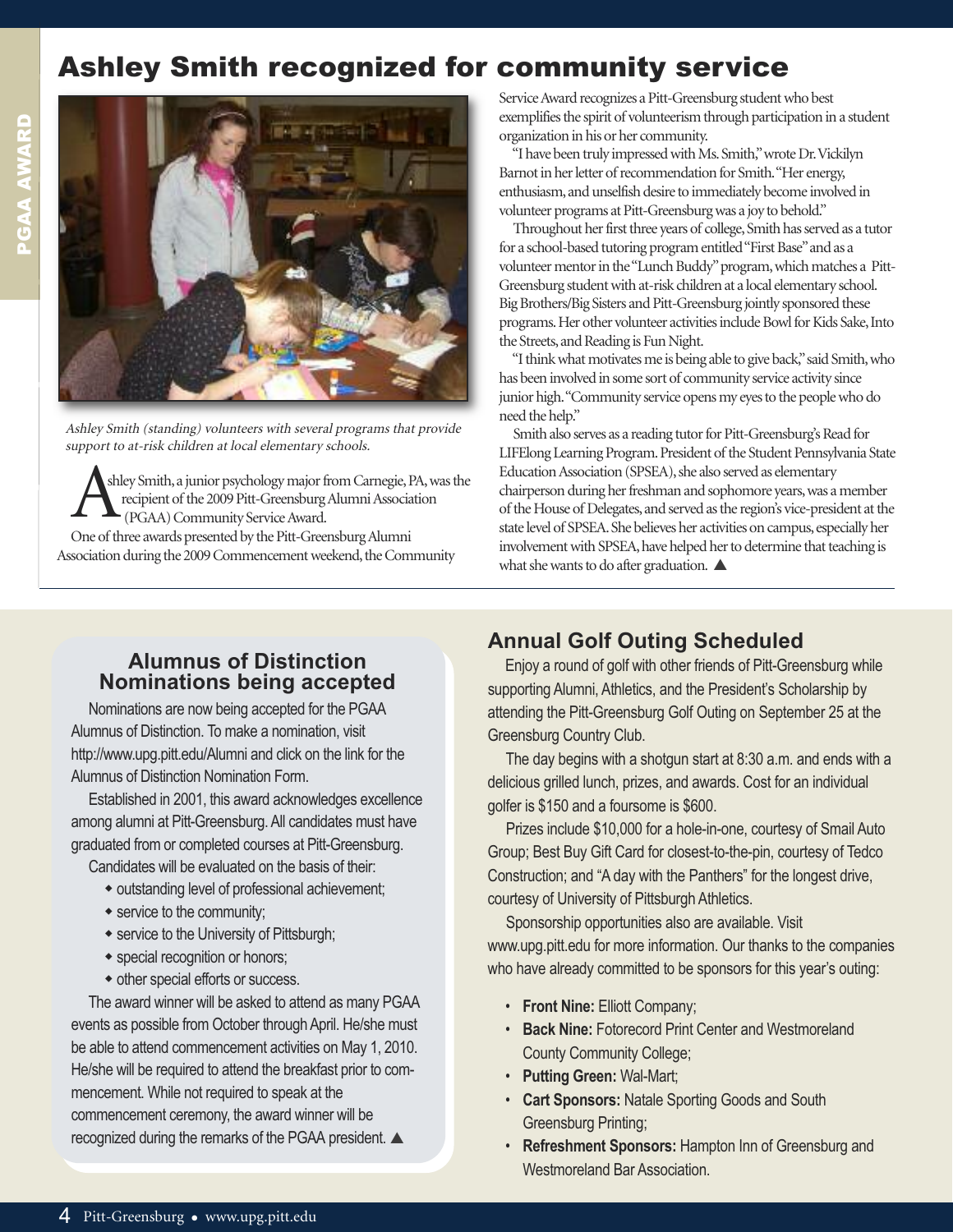# Pitt-Greensburg Honor Roll now available on-line

A very special thank you to the many faithful benefactors who supported the University of Pittsburgh at Greensburg and its programs during the 2008-2009 fiscal year. Your support and belief in Pitt-Greensburg is appreciated by all those associated with the University. An honor roll of these benefactors has been prepared and is posted to our web site. To view this year's Honor Roll, please visit www.upg.pitt.edu/honorroll.



# **Annual Telefund Campaign in September**

The annual University of Pittsburgh at Greensburg TeleFund Campaign is scheduled for September. Pitt-Greensburg alumni will be contacted September 20 through September 24 between the hours of 5 p.m. and 9:30 p.m. When you are contacted please consider making a gift-no matter how large or small—and designate that your gift goes to Pitt-Greensburg. Thank you for your support!

# Save these dates . . .

#### **Medical School Mock Interviews**

Pitt-Greensburg invites any alumnus who has graduated from medical school to serve as an interviewer during the Medical School Mock Interviews on October 15. Contact the Office of Alumni Affairs at 724-836-7496 or by email at upgalum@pitt.edu to volunteer or learn more about this event.

#### **University of Pittsburgh Homecoming**

The University of Pittsburgh Homecoming celebration in Oakland will be held October 23, 24, & 25. Information is available athttp://www.alumni.pitt.edu/calendar/.

## **Mock Graduate School Interviews**

Any alumnus who has graduated from graduate school is invited to serve as an interviewer during the Graduate School Mock Interviews scheduled for **October 29.** Contact the Office of Alumni Affairs at 724-836-7496 or by email at upgalum@pitt.edu to volunteer or learn more about this event.

# **Speed Interviewing**

Pitt-Greensburg alumni are invited to serve as interviewers during this year's Speed Interviewing event on November 18. Contact the Office of Alumni Affairs by email at pgalum@pitt.edu or at 724-836-7496 to volunteer or learn more.

# *LaCultura* **Gala Event**

Watch for details about this year's LaCultura gala event, scheduled for **January 16, 2010**, as plans are finalized.

## **Pitt-Greensburg Homecoming & Family Weekend**

The University of Pittsburgh at Greensburg will hold its Homecoming and Family Weekend on February 5 & 6, 2010. Watch for details here and at www.upg.pitt.edu and plan to join the fun.  $\triangle$ 

# **Katz Immersion MBA program at Pitt-Greensburg**

Pitt-Greensburg is partnering with Pitt's Joseph M. Katz Graduate School of Business to offer the Katz Immersion MBA (KIMBA) program in Westmoreland County.

KIMBA will provide an intensive MBA education by immersing students in coursework three days a month over a two-year period. Admission requirements, total credits, and the curriculum design are consistent with the existing Katz School part-time MBA program.

Students will be enrolled in a six-term, cohort-based program and be required to complete 52.5 credits to earn the MBA degree. To be admitted to the program, students are required to have completed at least three years of post-undergraduate work experience.

To learn more about the program call 724-836-9893 or visit www.pitt.edu/immersion.html or to register for an information session at Pitt-Greensburg's Lynch Hall 102: 10 a.m. - Saturday, September 26; 6 p.m. - Tuesday, October 6; and 6 p.m. - Tuesday, November 10. $\triangle$ 

# **Campana Chapel available for weddings**

If you, or a family member, are planning awedding,whynot consider getting married in the new MaryLouCampanaChapel and Lecture Center located on the Pitt-Greensburg campus. Built in memory of MaryLouCampana, this beautiful facility is only available



to those people who have a direct affiliation (immediate family members, which include parents, grandparents, children, grandchildren, brothers, and sisters) with the University. We are now accepting reservations for ceremonies.

Visitwww.upg.pitt.edu/Alumni/weddings.aspx forwedding photos and information.  $\blacktriangle$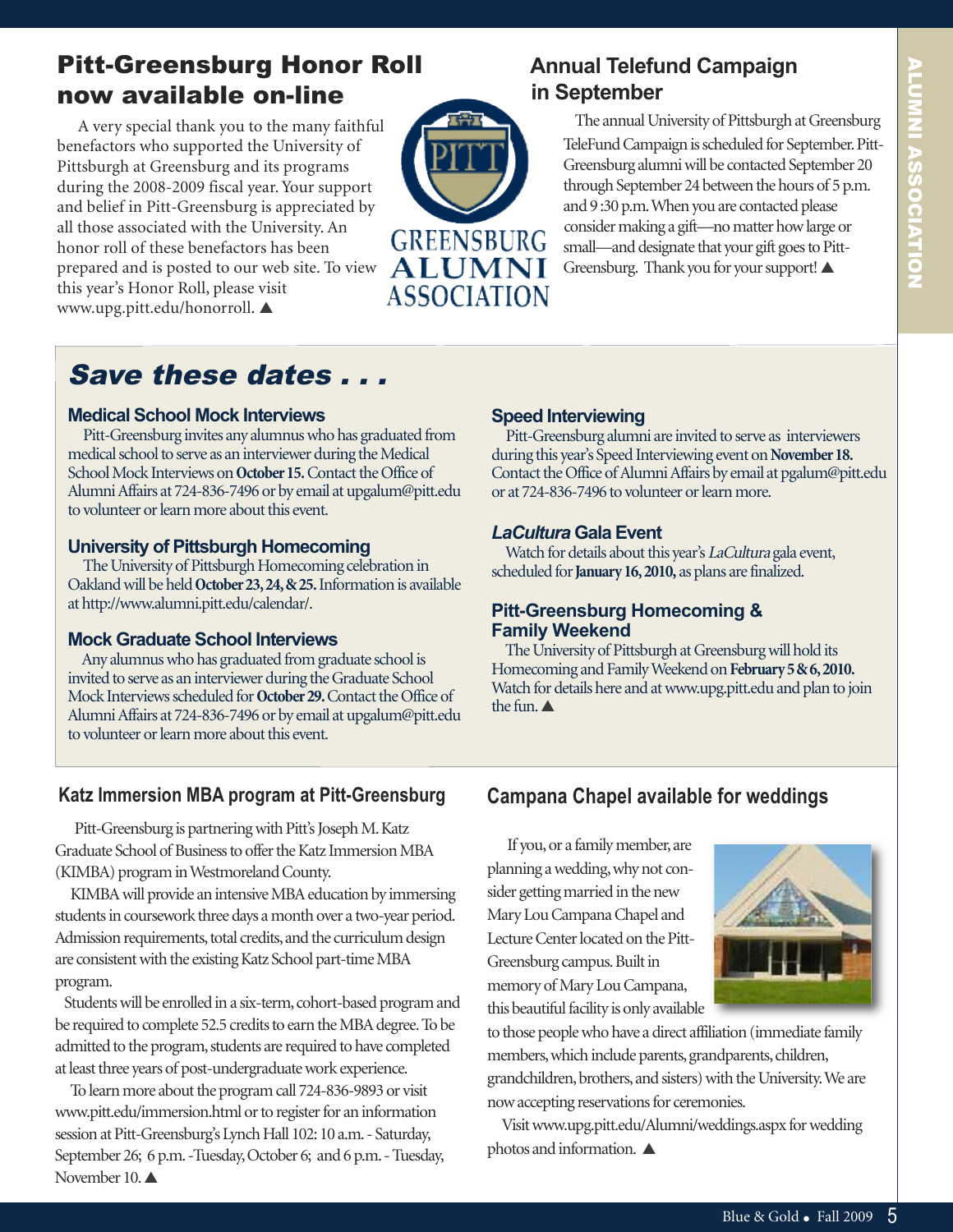# Pitt-Greensburg student's work to be published in critical journal

Senior English literature major Deidre Stuffer whose essay, "Edna Pontellier's Strip Tease of Essentiality: An Examination of the



Metaphorical Role of Clothing in Kate Chopin's *The Awakening*," was accepted for publication in the *Sigma Tau Delta Review*, the international English honor society's journal of critical writing.

Stuffer's article was one of 12 essays selected for publication in the *Sigma Tau Delta Review* (research journal in literature) and 48 pieces selected for the *Sigma Tau Delta Triangle* (creative writing journal) out of 1,000 entries—an acceptance rate akin to winning the lottery.

"Her accepted article reflects brilliantly on Pitt-Greensburg, especially considering her work is to appear in a journal that represents the very finest in undergraduate research in English," notes Dr. Elisa Beshero-Bondar, assistant professor of English. Stuffer originally wrote the essay in response to an assignment in Dr. Beshero-Bondar's Pre-Twentieth-Century American Literature course this spring.

A Ben Franklin and Green Scholar, Stuffer is an example of how effective these newly established programs can be in assisting outstanding Pitt-Greensburg students to achieve their full potential.  $\blacktriangle$ 

# Faculty & Staff News Briefs

**Dr. Sharon P. Smith** was elected to the Board of Directors of Excela Health. Most recently, Excela Health has collaborated with the University of Pittsburgh at Greensburg on two programs. They sponsored the Quest 2009 Health Day Camp on July 31 and joined Pitt-Greensburg and the Westmoreland Chamber of Commerce in hosting the August 3 public forum on healthcare reform with Congressman Tim Murphy.

Sheila Confer, Academic Village coordinator and part-time instructor in Theatre Arts, was named to the board of directors of the YWCA of Westmoreland County. Her three-year term begins in August.

**Dr. Jeffrey Everly** has joined the Pitt-Greensburg faculty as a Visiting Assistant Professor in psychology.

**Dr. Andrew Franz,** assistant professor of criminal justice, was awarded a National Endowment for the Humanities (NEH) grant to attend "Rule of Law: Legal Studies and the Liberal Arts—Summer Institute for College and University Professors." The program was held at the University of New England (Biddeford, ME) from June 13 to July 17. Dr. Franz incorporates the Rule of Law into most every course he teaches in the Criminal Justice curriculum, and this opportunity to dialogue with top scholars in the field, facilitators, and peers will enhance his discussion with Pitt-Greensburg students.

**Dr. Beverly Gaddy,** associate professor of political science, was selected to receive one of 19 summer study opportunities supported by the National Endowment for the Humanities (NEH). She participated in a six-week seminar at Boston College entitled "Religious Diversity and the Common Good," which will augment her ability to teach religion and politics here at Pitt-Greensburg.

Lori Jakiela, associate professor of English, writes a regular column for Westmoreland Magazine, and the Summer 2009 issue featured, "Shining Gleaming Flaxen Waxen." Her article, "Always Connected, We Rarely Connect," was published in the Pittsburgh Post-Gazette's July 26 issue. Jakiela's freelance work has appeared in The New York Times, The Washington Post, The Chicago Tribune, and the Pittsburgh Quarterly.

**Jane Strittmatter,** assistant director of Financial Aid, was asked to serve as 2009 chairperson of the United Way workplace campaign for Pitt-Greensburg employees.

**Dr. Thad "Dr. Z" Zaleskiewicz,** professor emeritus of physics, has been selected to serve on the Carnegie Science Center's Local Arrangements Committee (LAC). This committee will work to secure the hosting rights to the Intel International Science & Engineering Fair (ISEF). If Pittsburgh is chosen as a host site, the Intel ISEF will be held there during May 2013, May 2016, and May 2019. The world's premier science competition, the Intel ISEF allows 1,500 high students from more than 50 countries to showcase their independent research and compete for millions of dollars in scholarships and awards. As a member of the LAC, Dr. Z would be involved with hosting the ISEF Search Committee during their visit to Pittsburgh, as well as working to obtain sponsorships, recruit judges and volunteers, and coordinate other event details.

Gretchen Underwood, who is expected to complete her PhD in communication this August, has joined the Pitt-Greensburg faculty as a Visiting Assistant Professor in Communication.  $\blacktriangle$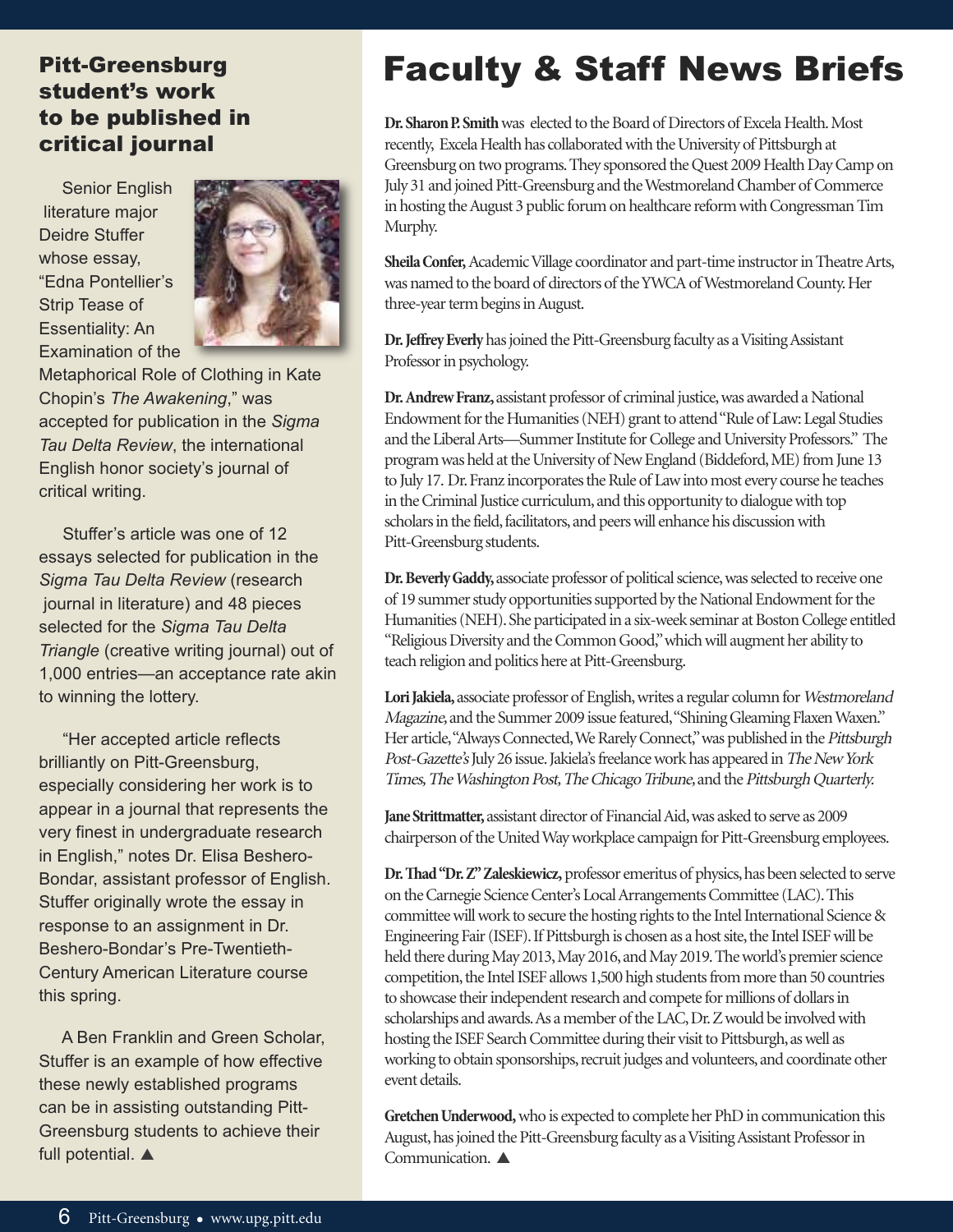# Grants received by Pitt-Greensburg

Pitt-Greensburg received a grant for more than \$11,000 from the Pennsylvania Liquor Control Board to use in reducing underage and dangerous drinking on campus as part of the Pitt-Greensburg's Zero Tolerance alcohol policy. The University employs a comprehensive educational program designed to teach drug/alcohol awareness and responsible drinking, along with Special Duty Officers on campus during key times throughout the academic year.

The University of Pittsburgh at Greensburg has received a \$2,825 year-end grant from the **Spectroscopy Society of Pittsburgh (SSP)** for the purchase of a sonic dismembrator. This equipment will support the biochemistry and cell biology courses and will be a great benefit to Pitt-Greensburg students completing individual research projects. It will also be an essential piece of equipment for biochemistry-related studies and for use in research efforts by chemistry faculty.



Dr. Sharon Smith (right) accepts <sup>a</sup> check from UPS representatives Jen Butler and Carrie Sandlers.

This past July, **UPS (United Parcel Service)** presented a check to the University of Pittsburgh at Greensburg as part of its Earn & Learn program. Pitt-Greensburg has a long history with UPS, having signed a school partnership agreement nearly 10 years ago to participate in the Earn & Learn program. Prior to the formal agreement, UPS had a number of employees who received tuition reimbursement through our third-party payment plan, and Pitt-Greensburg has received several thousands of dollars in tuition reimbursement for UPS employees. Additionally, UPS has generously given more than \$17,000 towards our Presidential Scholarship fund. $\blacktriangle$ 

# Class Notes . . . *continued from page 8*

Rev. Dr. Debra Rogosky '07 graduated from the Pittsburgh Theological Seminary with a Doctor of Ministry Degree in May 2008.

Frank Spoto, Jr '99 has launched Spoto Management, LLC, a business consulting and management firm in southwestern Pennsylvania. Visit www.spotomanagement.com to learn more about the company and its services.

Congratulations to Kristen M. (Federovich) Van Orden '06 and her husband, Matthew Van Orden, on the birth of their fourth child, Tessa Mae, on July 1. The Van Ordens have three other children: Mark (age 5), Emma (age 3), and Paige (age 1).

# **St. Clair Lecture to feature noted scientist and author**



The 2009 St. Clair Lecture will feature Dr. Devra Davis, author of When Smoke Ran Like Water and The Secret History of the War on Cancer. The event will be held October 14 at 7:30 p.m. in the Ferguson Theater.

Professor of epidemiology at the Pitt's Graduate School of Public Health and former director of the first center for Environmental Oncology at the University of Pittsburgh Cancer Institute, Dr. Davis will present, "Tales of Donora: How what happened in a small steel town changed the nature of environmental policy around the world." Her lecture will include historic video footage from this seminal event and will focus on the October 1948 atmospheric inversion that plunged Donora, Pennsylvania, into a smog so dark and thick cars were unable to navigate the streets—even with headlights on during the daylight hours. A third of the town's residents fell ill within a few days and 20 people died.

When Smoke Ran Like Water, a 2002 National Book Award finalist, is recognized as one of the best books on the environment since Rachel Carson's Silent Spring.

The 10th annual St. Clair Lecture, sponsored by Westmoreland Heritage, Pitt-Greensburg, and the Westmoreland County Historical Society, is open to the public without charge. Call 724-836-7497 for reservations.

# **Distinguished Professor of History to present fall** *La Cultura* **Lecture**

Dr.ReidAndrews,University of Pittsburgh Distinguished Professor of History, will talk about the Afro-Brazilian civil rights movement as the fall La Cultura Lecturer. The event will be held September 24 at 7 p.m. in the Campana Chapel and Lecture Center. It is open to the public without charge.

Dr. Andrews is the author of six books that detail the history of Afro-Latin American history and are considered recommended reading for anyone wanting to learn about the dynamics of race in changing societies.

Dr. Andrews is credited with providing the first thoroughly documented history of Brazilian racial inequality from the abolition of slavery in 1888 up to the late 1980s, showing how economic, social, and political changes in Brazil during the last 100 years have shaped race relations.  $\blacktriangle$